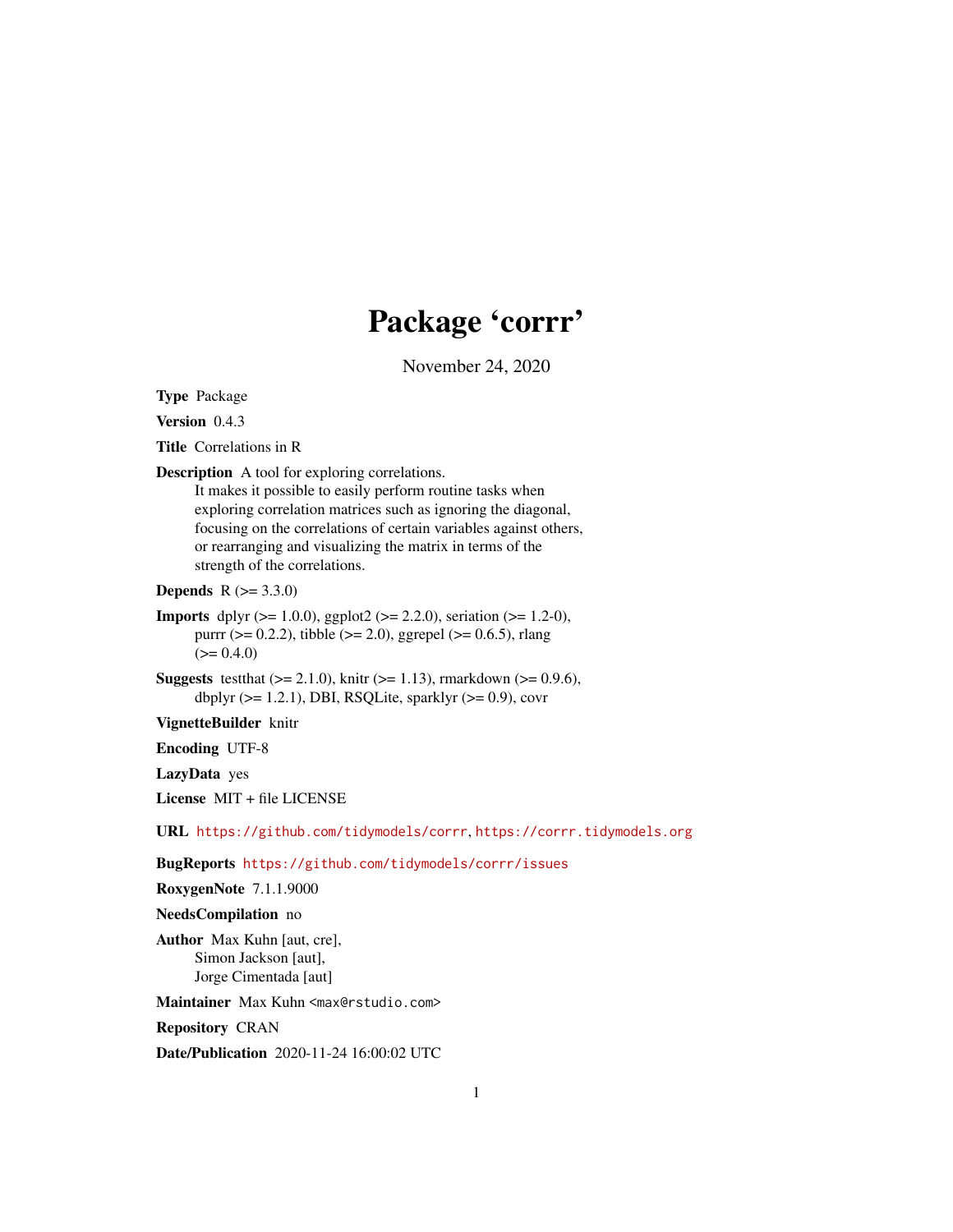## <span id="page-1-0"></span>R topics documented:

| Index | 15             |
|-------|----------------|
|       |                |
|       |                |
|       |                |
|       |                |
|       |                |
|       |                |
|       |                |
|       |                |
|       |                |
|       |                |
|       | -6             |
|       | -5             |
|       | $\overline{4}$ |
|       | 3              |
|       |                |
|       |                |

<span id="page-1-1"></span>as\_cordf *Coerce lists and matrices to correlation data frames*

#### Description

A wrapper function to coerce objects in a valid format (such as correlation matrices created using the base function, [cor](#page-0-0)) into a correlation data frame.

#### Usage

 $as\_cordf(x, diagonal = NA)$ 

#### Arguments

|          | A list, data frame or matrix that can be coerced into a correlation data frame. |
|----------|---------------------------------------------------------------------------------|
| diagonal | Value (typically numeric or NA) to set the diagonal to                          |

#### Value

A correlation data frame

#### Examples

```
x <- cor(mtcars)
as_cordf(x)
as\_cordf(x, diagonal = 1)
```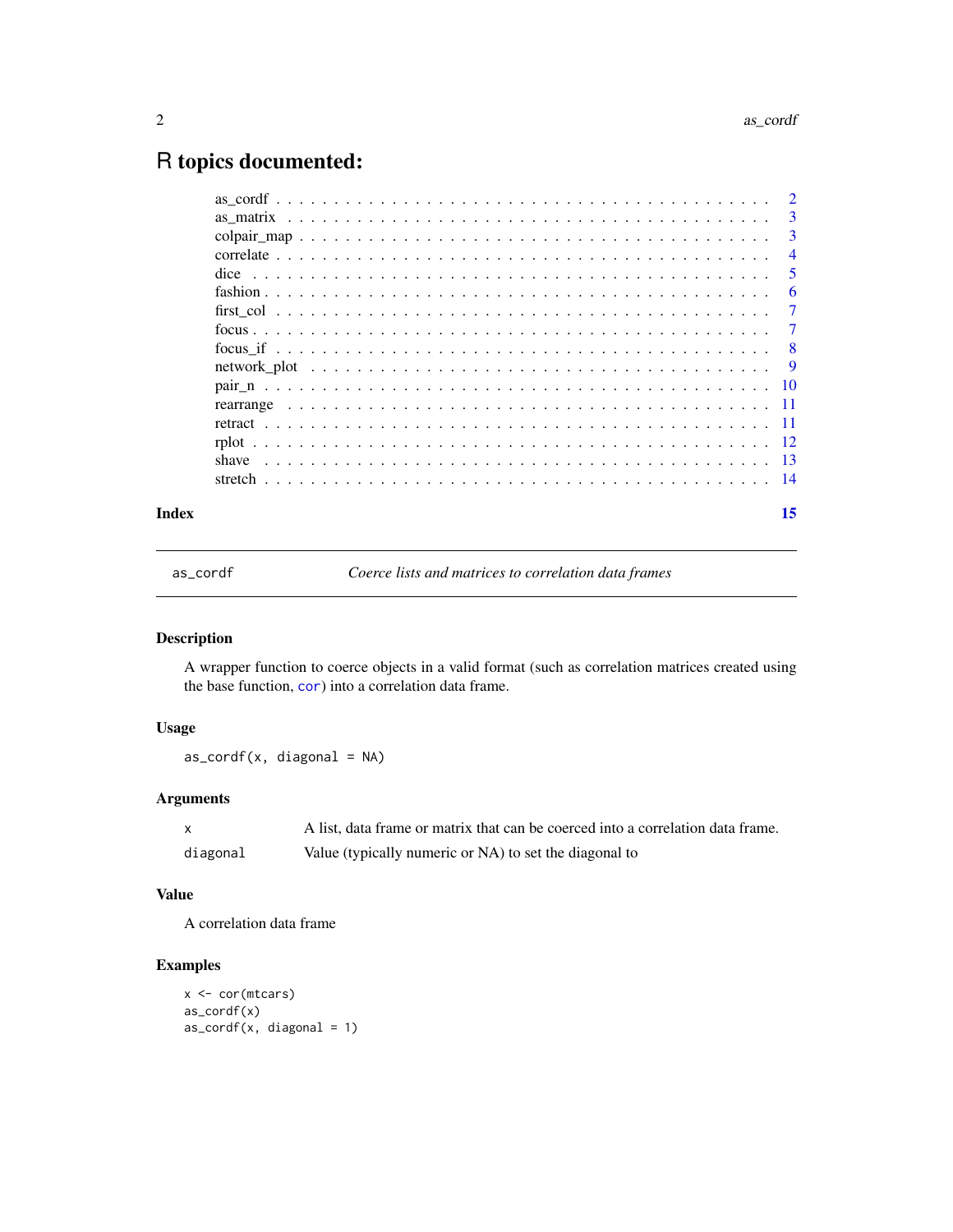<span id="page-2-0"></span>

#### Description

Convert a correlation data frame to original matrix format.

#### Usage

```
as_matrix(x, diagonal)
```
#### Arguments

| X        | A correlation data frame. See correlate or as cordf.   |
|----------|--------------------------------------------------------|
| diagonal | Value (typically numeric or NA) to set the diagonal to |

#### Value

Correlation matrix

### Examples

```
x <- correlate(mtcars)
as_matrix(x)
```
colpair\_map *Apply a function to all pairs of columns in a data frame*

#### Description

colpair\_map() transforms a data frame by applying a function to each pair of its columns.The result is a correlation data frame (see [correlate](#page-3-1) for details).

#### Usage

colpair\_map(.data, .f, ..., .diagonal = NA)

| .data                   | A data frame or data frame extension (e.g. a tibble).  |
|-------------------------|--------------------------------------------------------|
| . f                     | A function.                                            |
| $\cdot$ $\cdot$ $\cdot$ | Additional arguments passed on to the mapped function. |
| .diagonal               | Value at which to set the diagonal (defaults to NA).   |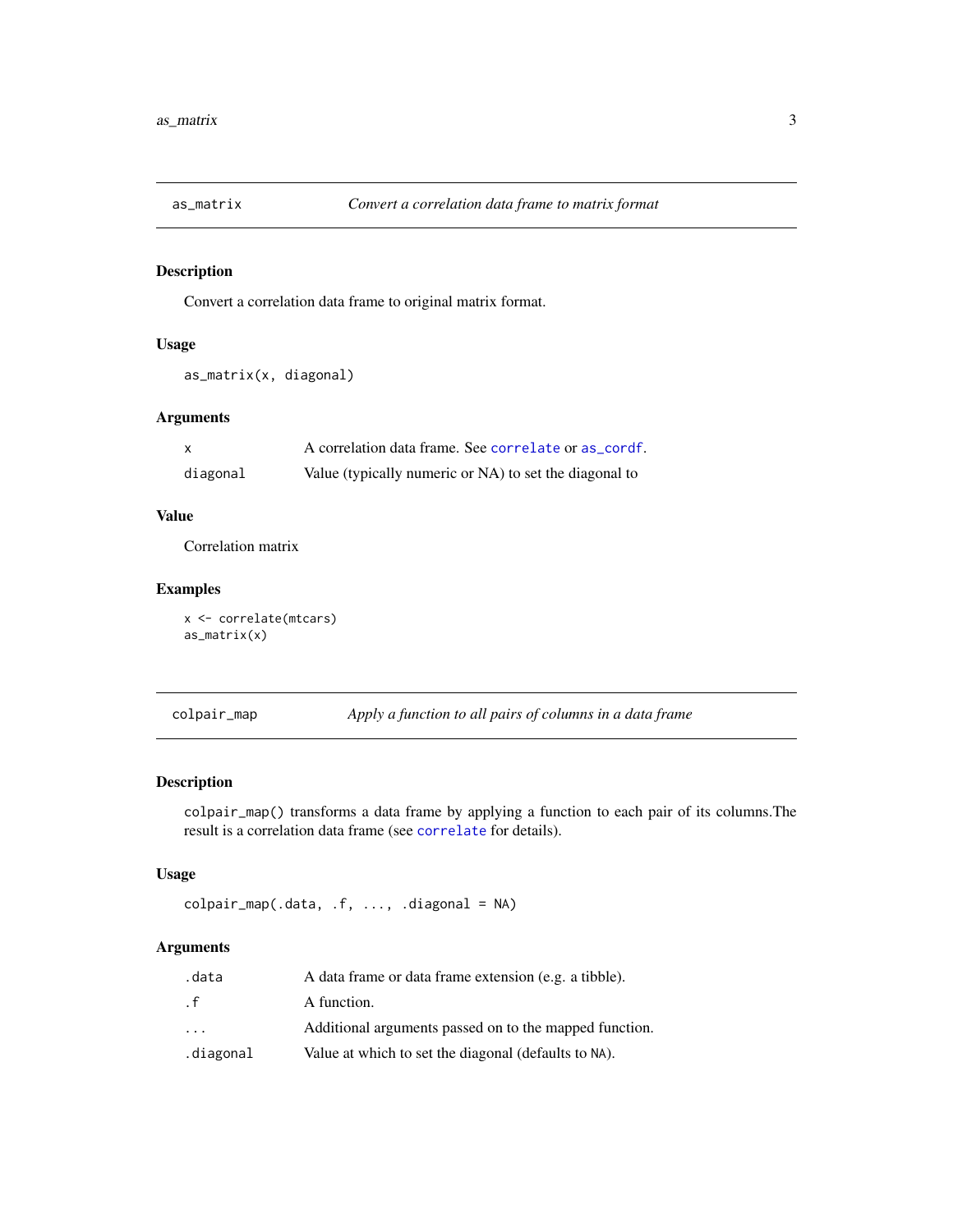#### <span id="page-3-0"></span>4 correlate that the correlate correlate the correlate correlate correlate that  $\sim$  correlate

#### Value

A correlation data frame (cor\_df).

#### Examples

```
## Using `stats::cov` produces a covariance data frame.
colpair_map(mtcars, cov)
## Function to get the p-value from a t-test:
calc_p_value <- function(vec_a, vec_b){
  t.test(vec_a, vec_b)$p.value
}
```
colpair\_map(mtcars, calc\_p\_value)

#### <span id="page-3-1"></span>correlate *Correlation Data Frame*

#### Description

An implementation of stats::cor(), which returns a correlation data frame rather than a matrix. See details below. Additional adjustment include the use of pairwise deletion by default.

#### Usage

```
correlate(
  x,
 y = NULL,use = "pairwise.complete.obs",
 method = "pearson",
  diagonal = NA,
  quiet = FALSE\lambda
```

| $\mathsf{x}$      | a numeric vector, matrix or data frame.                                                                                                                                                                                                                     |
|-------------------|-------------------------------------------------------------------------------------------------------------------------------------------------------------------------------------------------------------------------------------------------------------|
| y                 | NULL (default) or a vector, matrix or data frame with compatible dimensions to<br>x. The default is equivalent to $y = x$ (but more efficient).                                                                                                             |
| use               | an optional character string giving a method for computing covariances in the<br>presence of missing values. This must be (an abbreviation of) one of the strings<br>"everything", "all.obs", "complete.obs", "na.or.complete", or "pairwise.complete.obs". |
| method            | a character string indicating which correlation coefficient (or covariance) is to<br>be computed. One of "pearson" (default), "kendall", or "spearman": can be<br>abbreviated.                                                                              |
| diagonal<br>quiet | Value (typically numeric or NA) to set the diagonal to<br>Set as TRUE to suppress message about method and use parameters.                                                                                                                                  |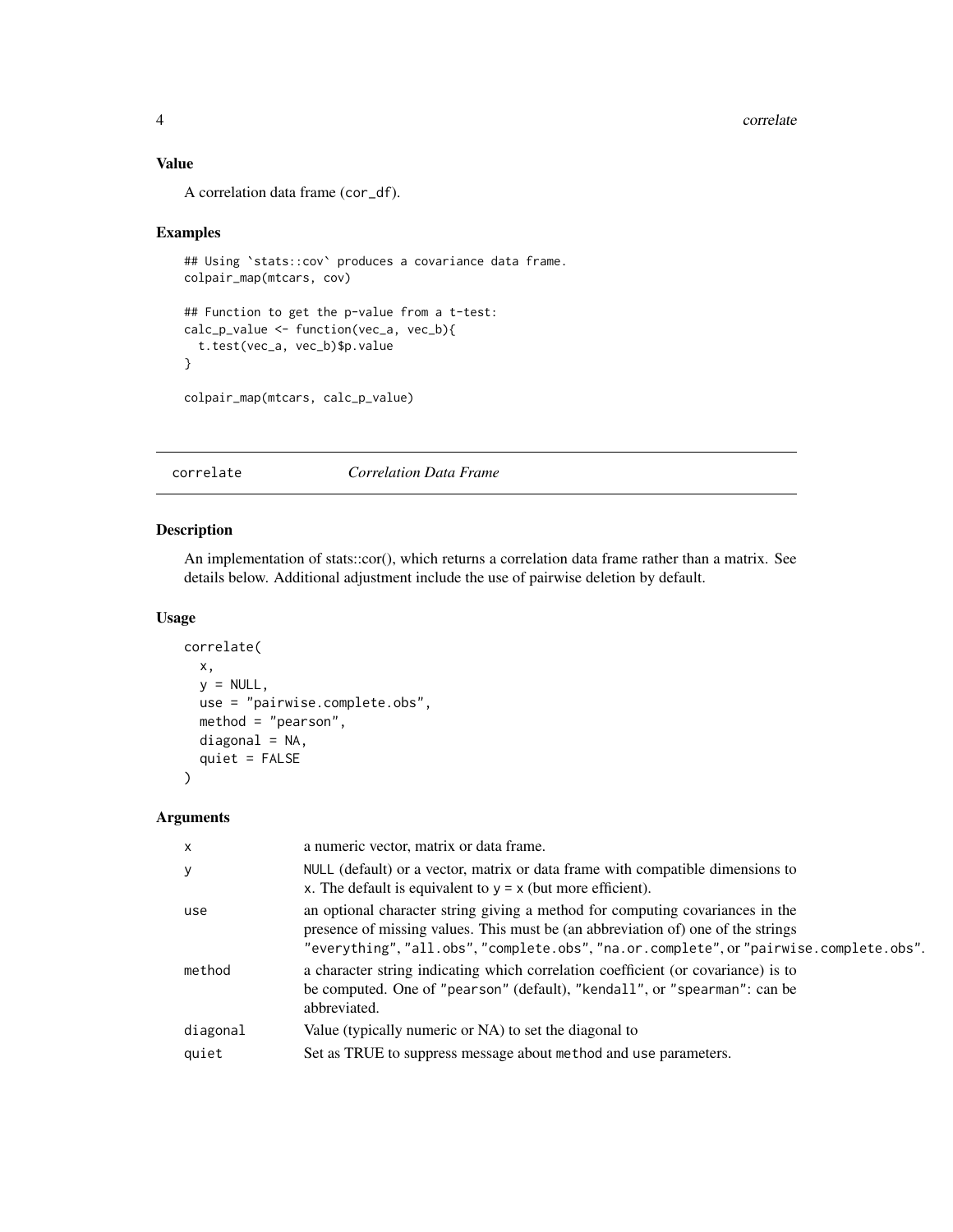<span id="page-4-0"></span>dice 5

#### Details

This function returns a correlation matrix as a correlation data frame in the following format:

A tibble (see [tibble](#page-0-0))

- An additional class, "cor\_df"
- A "term" column
- Standardized variances (the matrix diagonal) set to missing values by default (NA) so they can be ignored in calculations.

As of version 0.4.3, the first column of a cor\_df object is named "term". In previous versions this first column was named "rowname".

#### Value

A correlation data frame cor\_df

#### Examples

```
## Not run:
correlate(iris)
## End(Not run)
correlate(iris[-5])
correlate(mtcars)
## Not run:
# Also supports DB backend and collects results into memory
library(sparklyr)
sc <- spark_connect(master = "local")
mtcars_tbl <- copy_to(sc, mtcars)
mtcars_tbl %>%
  correlate(use = "pairwise.complete.obs", method = "spearman")
spark_disconnect(sc)
```
## End(Not run)

dice *Returns a correlation table with the selected fields only*

#### Description

Returns a correlation table with the selected fields only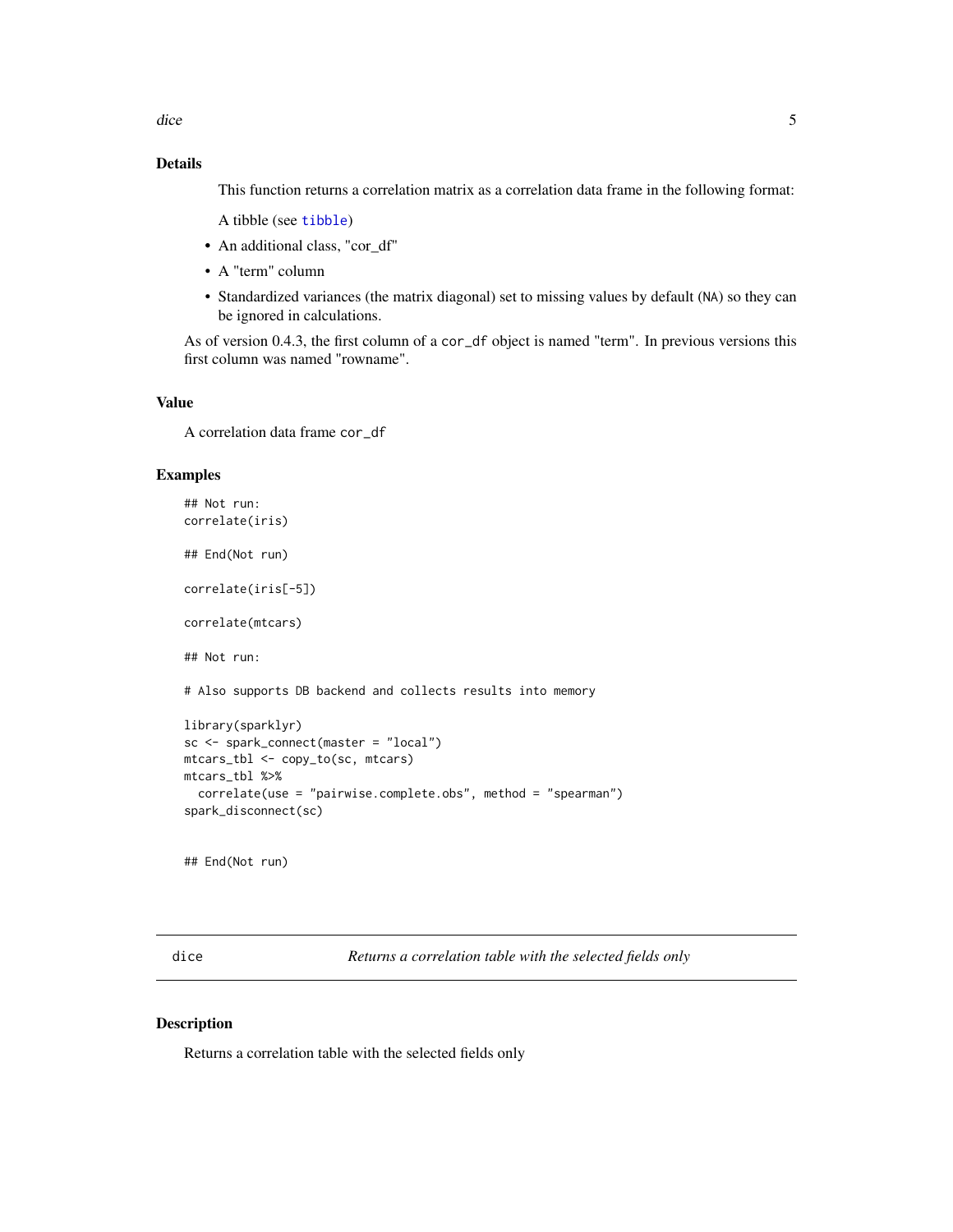#### <span id="page-5-0"></span>Usage

dice(x, ...)

#### Arguments

|                         | A correlation table, class cord f            |
|-------------------------|----------------------------------------------|
| $\cdot$ $\cdot$ $\cdot$ | A list of variables in the correlation table |

#### Examples

dice(correlate(mtcars), mpg, wt, am)

fashion *Fashion a correlation data frame for printing.*

#### Description

For the purpose of printing, convert a correlation data frame into a noquote matrix with the correlations cleanly formatted (leading zeros removed; spaced for signs) and the diagonal (or any NA) left blank.

#### Usage

 $fashion(x, decimals = 2, leading\_zeros = FALSE, na\_print = "")$ 

#### Arguments

| X             | Scalar, vector, matrix or data frame.                                                              |
|---------------|----------------------------------------------------------------------------------------------------|
| decimals      | Number of decimal places to display for numbers.                                                   |
| leading_zeros | Should leading zeros be displayed for decimals (e.g., $(0.1)$ ? If FALSE, they will<br>be removed. |
| na_print      | Character string indicating NA values in printed output                                            |

#### Value

noquote. Also a data frame if x is a matrix or data frame.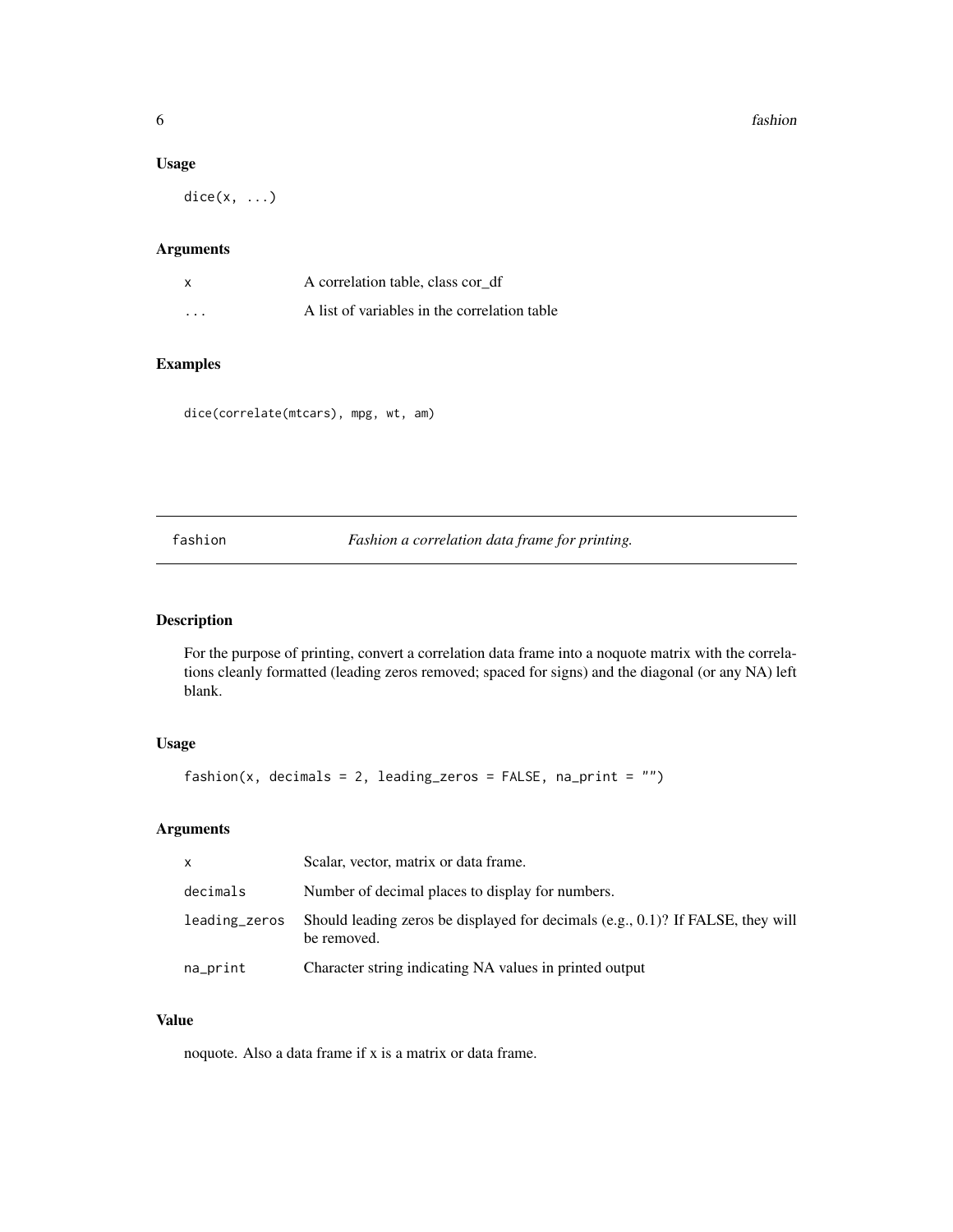#### <span id="page-6-0"></span>first\_col 7

#### Examples

```
# Examples with correlate()
library(dplyr)
mtcars %>% correlate() %>% fashion()
mtcars %>% correlate() %>% fashion(decimals = 1)
mtcars %>% correlate() %>% fashion(leading_zeros = TRUE)
mtcars %>% correlate() %>% fashion(na_print = "*")
# But doesn't have to include correlate()
mtcars %>% fashion(decimals = 3)
c(0.234, 134.23, -.23, NA) %>% fashion(na_print = "X")
```
first\_col *Add a first column to a data.frame*

#### Description

Add a first column to a data.frame. This is most commonly used to append a term column to create a cor\_df.

#### Usage

first\_col(df, ..., var = "term")

#### Arguments

| df                      | Data frame                                    |
|-------------------------|-----------------------------------------------|
| $\cdot$ $\cdot$ $\cdot$ | Values to go into the column                  |
| var                     | Label for the column, with the default "term" |

#### Examples

first\_col(mtcars, 1:nrow(mtcars))

<span id="page-6-1"></span>

| focus | Focus on section of a correlation data frame. |
|-------|-----------------------------------------------|
|       |                                               |

#### Description

Convenience function to select a set of variables from a correlation matrix to keep as the columns, and exclude these or all other variables from the rows. This function will take a [correlate](#page-3-1) correlation matrix, and expression(s) suited for dplyr::select(). The selected variables will remain in the columns, and these, or all other variables, will be excluded from the rows based on 'same. For a complete list of methods for using this function, see [select](#page-0-0).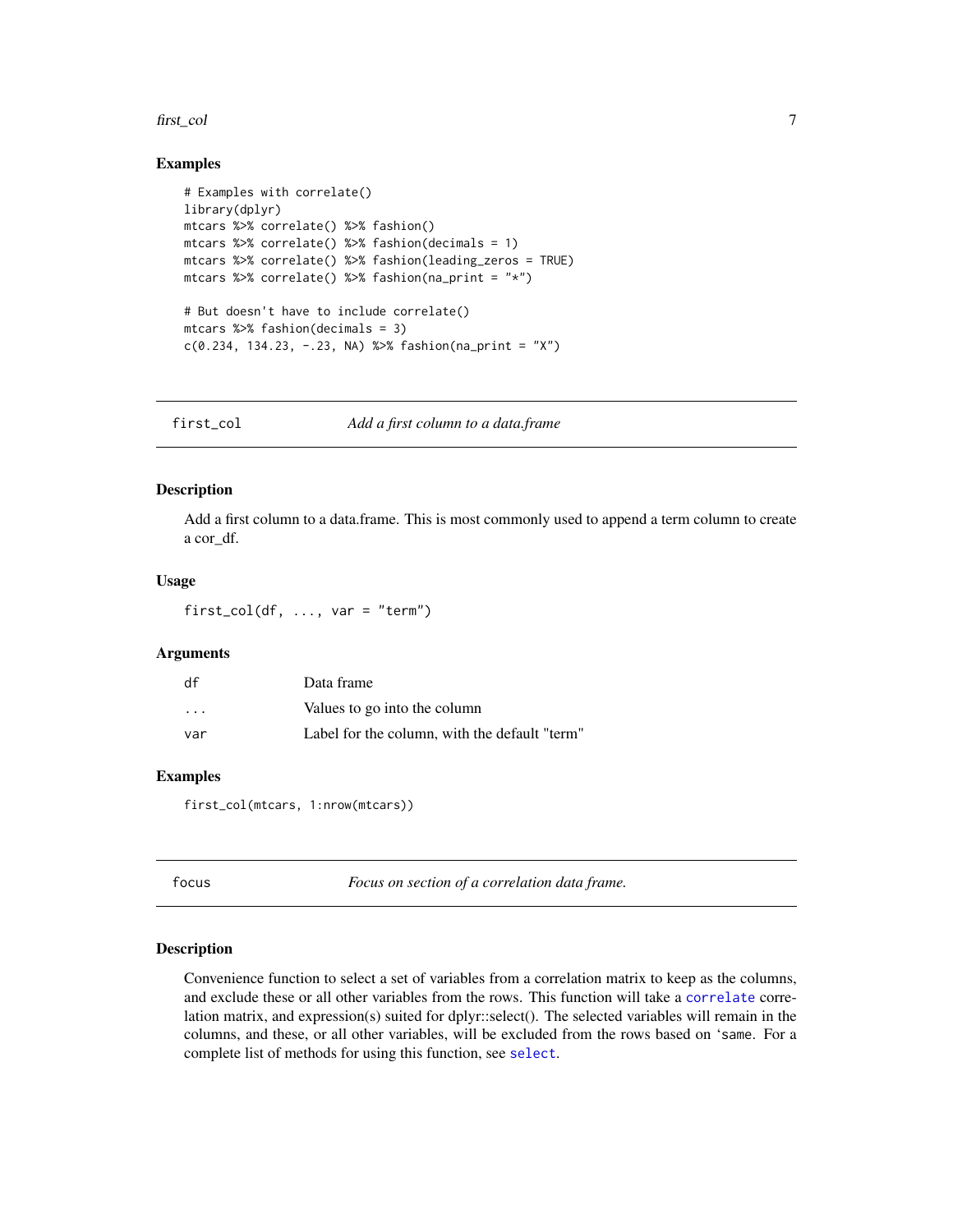#### <span id="page-7-0"></span>Usage

```
focus(x, ..., mirror = FALSE)
```
focus\_(x, ..., .dots, mirror)

#### Arguments

| <b>X</b> | cor df. See correlate.                                                             |
|----------|------------------------------------------------------------------------------------|
| $\ddots$ | One or more unquoted expressions separated by commas. Variable names can           |
|          | be used as if they were positions in the data frame, so expressions like 'x:y" can |
|          | be used to select a range of variables.                                            |
| mirror   | Boolean. Whether to mirror the selected columns in the rows or not.                |
| .dots    | Use focus to do standard evaluations. See select.                                  |
|          |                                                                                    |

### Value

A tbl or, if mirror = TRUE, a cor\_df (see [correlate](#page-3-1)).

#### Examples

```
library(dplyr)
x <- correlate(mtcars)
focus(x, mpg, cyl) # Focus on correlations of mpg and cyl with all other variables
focus(x, -disp, - mpg, mirror = TRUE) # Remove disp and mpg from columns and rows
x <- correlate(iris[-5])
focus(x, -matches("Sepal")) # Focus on correlations of non-Sepal
                             # variables with Sepal variables.
```
focus\_if *Conditionally focus correlation data frame*

#### Description

Apply a predicate function to each column of correlations. Columns that evaluate to TRUE will be included in a call to [focus](#page-6-1).

#### Usage

```
focus_if(x, .predicate, ..., mirror = FALSE)
```

| X.                      | Correlation data frame or object to be coerced to one via as_cordf.                                                                          |
|-------------------------|----------------------------------------------------------------------------------------------------------------------------------------------|
| .predicate              | A predicate function to be applied to the columns. The columns for which pred-<br>icate returns TRUE will be included as variables in focus. |
| $\cdot$ $\cdot$ $\cdot$ | Additional arguments to pass to the predicate function if not anonymous.                                                                     |
| mirror                  | Boolean. Whether to mirror the selected columns in the rows or not.                                                                          |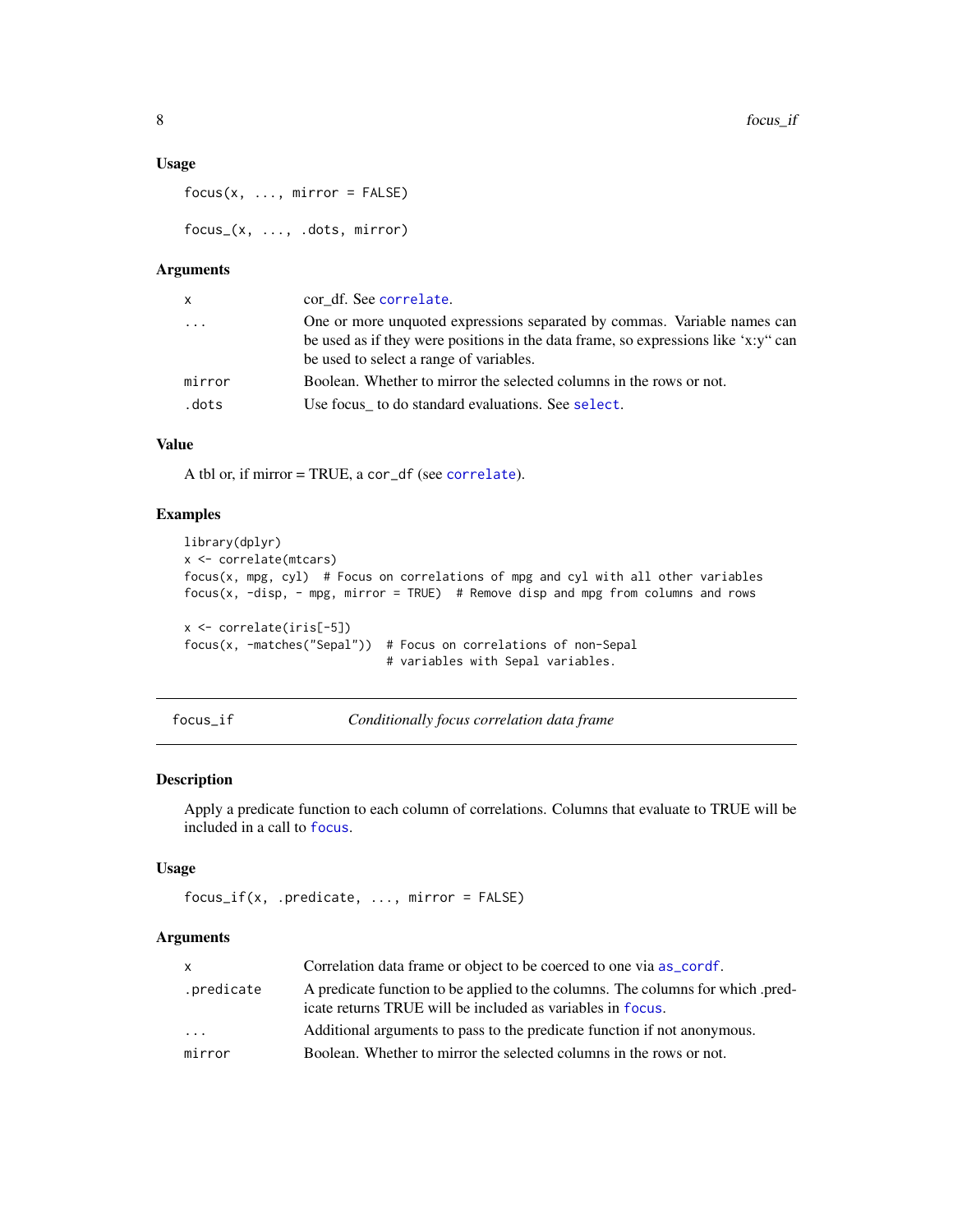#### <span id="page-8-0"></span>network\_plot 9

#### Value

A tibble or, if mirror = TRUE, a correlation data frame.

#### Examples

```
library(dplyr)
any_greater_than <- function(x, val) {
  mean(abs(x), na.rm = TRUE) > val}
x <- correlate(mtcars)
x %>% focus_if(any_greater_than, .6)
x %>% focus_if(any_greater_than, .6, mirror = TRUE) %>% network_plot()
```
network\_plot *Network plot of a correlation data frame*

#### Description

Output a network plot of a correlation data frame in which variables that are more highly correlated appear closer together and are joined by stronger paths. Paths are also colored by their sign (blue for positive and red for negative). The proximity of the points are determined using multidimensional clustering.

#### Usage

```
network_plot(
  rdf,
 min\_cor = 0.3,
  legend = TRUE,
  colours = c("indianred2", "white", "skyblue1"),
  repel = TRUE,
  curved = TRUE,
  colors
)
```

| rdf             | Correlation data frame (see correlate) or object that can be coerced to one (see<br>as_cordf).     |
|-----------------|----------------------------------------------------------------------------------------------------|
| $min\_cor$      | Number from 0 to 1 indicating the minimum value of correlations (in absolute<br>terms) to plot.    |
| legend          | Boolean indicating whether a legend mapping the colors to the correlations<br>should be displayed. |
| colours, colors |                                                                                                    |
|                 | Vector of colors to use for n-color gradient.                                                      |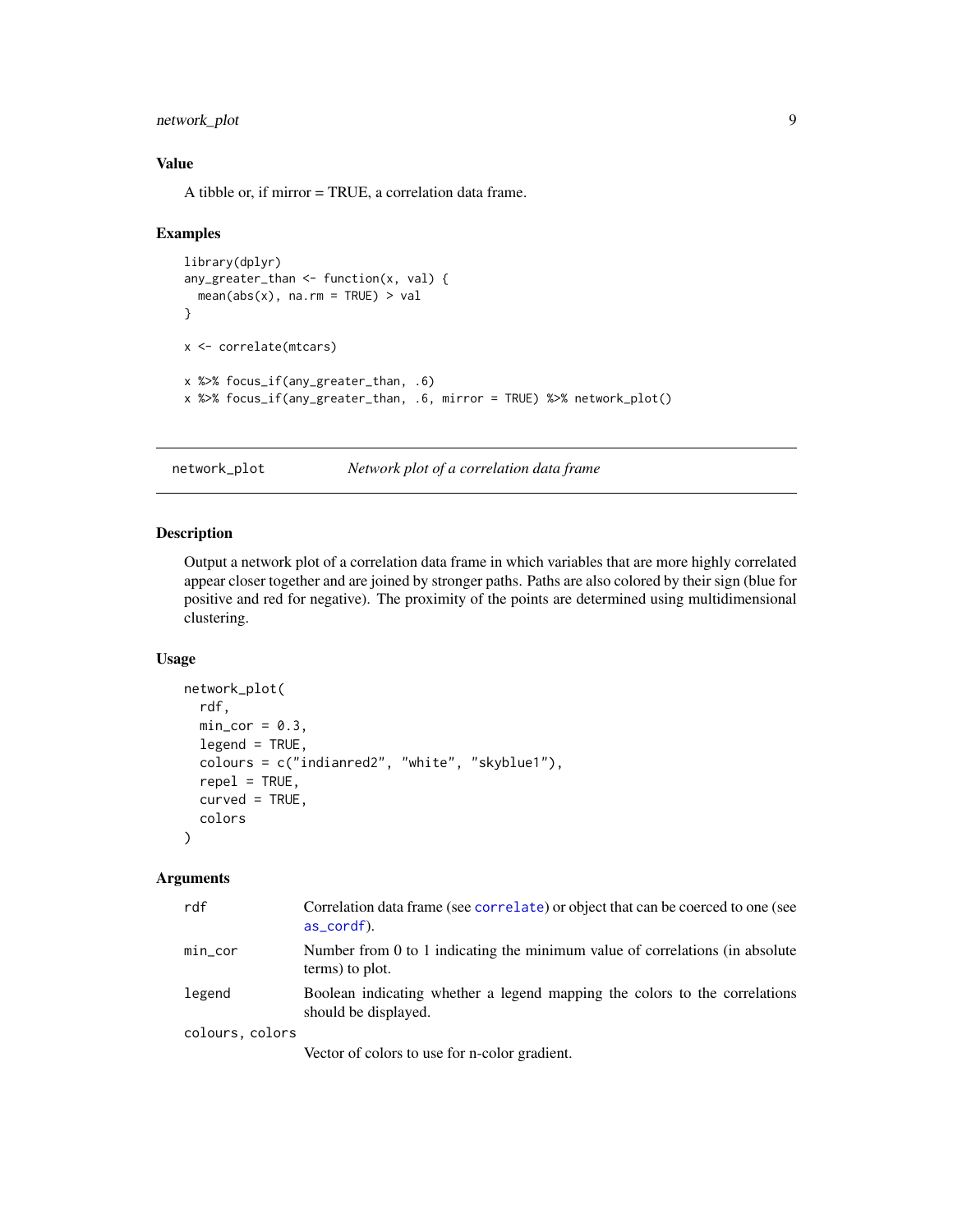<span id="page-9-0"></span>

| repel  | Should variable labels repel each other? If TRUE, text is added via geom text repel<br>instead of geom_text |
|--------|-------------------------------------------------------------------------------------------------------------|
| curved | Should the paths be curved? If TRUE, paths are added via geom curve; if<br>FALSE, via geom_segment          |

#### Examples

```
x <- correlate(mtcars)
network_plot(x)
network_plot(x, min_cor = .1)
network_plot(x, min_cor = .6)
network_plot(x, min_cor = .7, colors = c("red", "green"), legend = TRUE)
```
pair\_n *Number of pairwise complete cases.*

### Description

Compute the number of complete cases in a pairwise fashion for x (and y).

#### Usage

 $pair_n(x, y = NULL)$ 

#### Arguments

| X | a numeric vector, matrix or data frame.                                        |
|---|--------------------------------------------------------------------------------|
|   | NULL (default) or a vector, matrix or data frame with compatible dimensions to |
|   | x. The default is equivalent to $y = x$ (but more efficient).                  |

#### Value

Matrix of pairwise sample sizes (number of complete cases).

#### Examples

pair\_n(mtcars)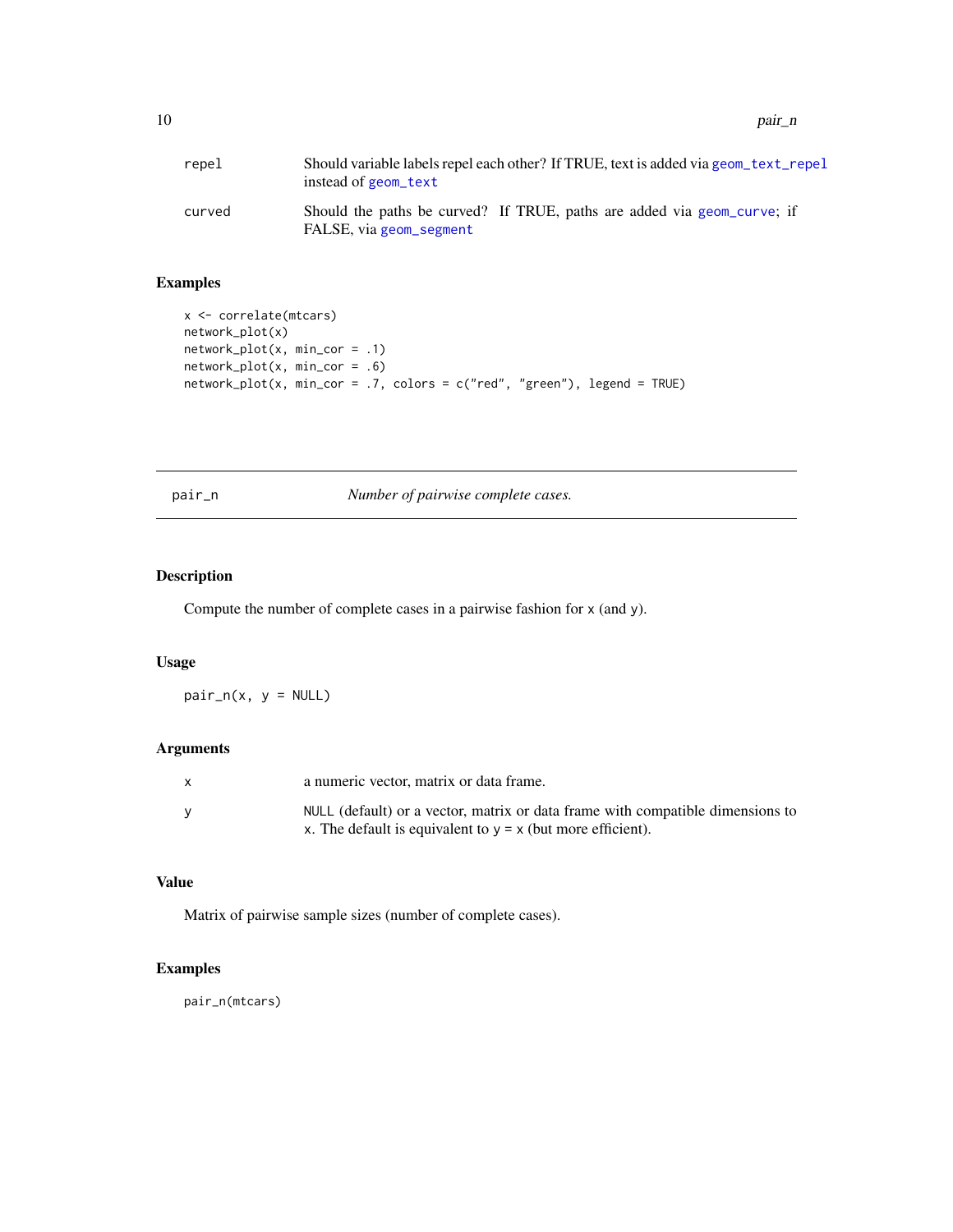<span id="page-10-0"></span>

#### Description

Re-arrange a correlation data frame to group highly correlated variables closer together.

### Usage

 $rearrange(x, method = "PC", absolute = TRUE)$ 

#### Arguments

| <b>X</b> | cor df. See correlate.                                                                                                                                                                |
|----------|---------------------------------------------------------------------------------------------------------------------------------------------------------------------------------------|
| method   | String specifying the arrangement (clustering) method. Clustering is achieved<br>via seriate, which can be consulted for a complete list of clustering methods.<br>$Default = "PCA".$ |
| absolute | Boolean whether absolute values for the correlations should be used for cluster-<br>ing.                                                                                              |

#### Value

cor\_df. See [correlate](#page-3-1).

#### Examples

```
x <- correlate(mtcars)
rearrange(x) # Default settings
rearrange(x, method = "HC") # Different seriation method
rearrange(x, absolute = FALSE) # Not using absolute values for arranging
```

| retract |  |
|---------|--|
|---------|--|

Creates a data frame from a stretched correlation table

#### Description

retract does the opposite of what stretch does

#### Usage

retract(.data, x, y, val)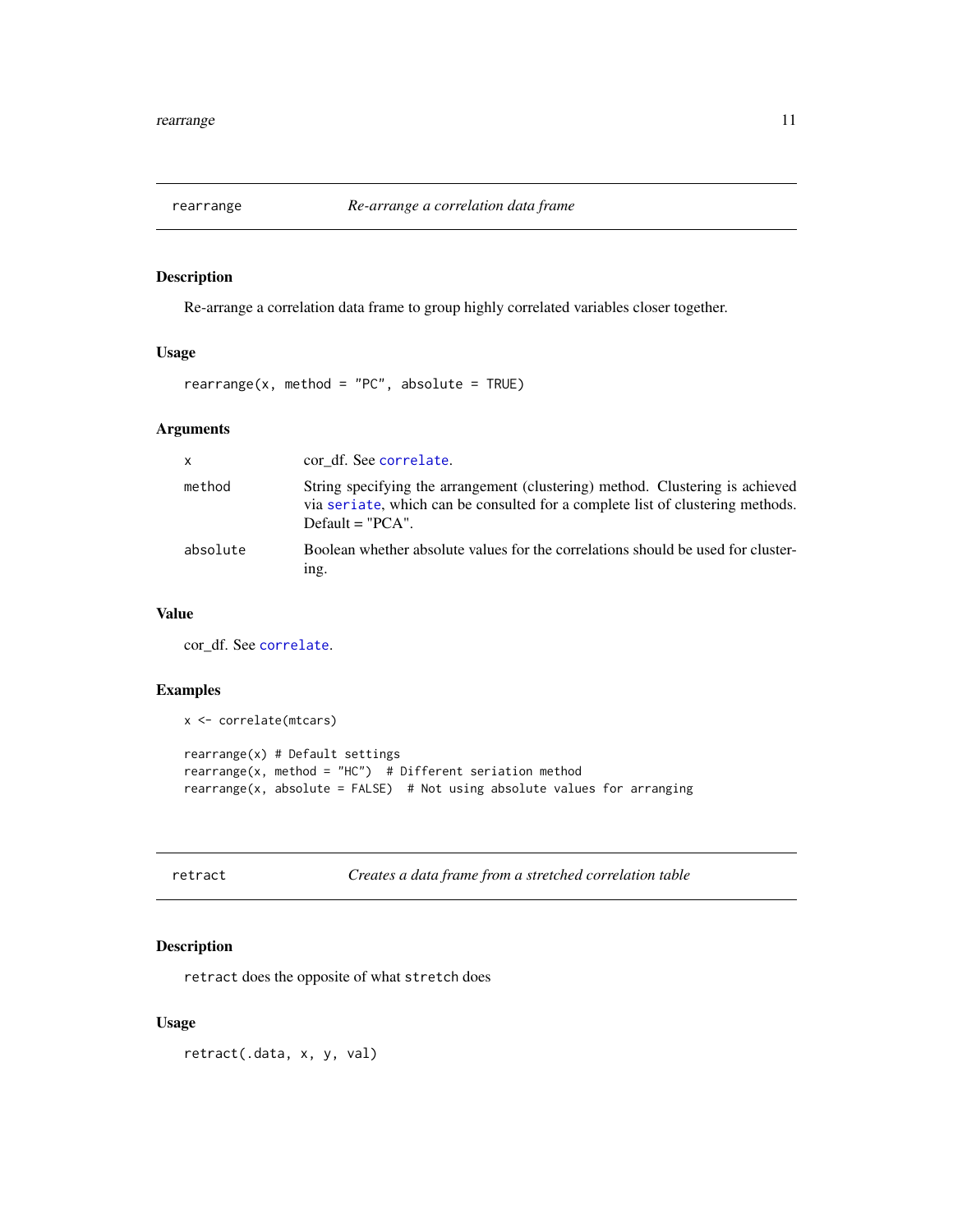### <span id="page-11-0"></span>Arguments

| .data        | A data frame or tibble containing at least three variables: x, y and the value |
|--------------|--------------------------------------------------------------------------------|
| $\mathsf{x}$ | The name of the column to use from data as x                                   |
| <b>V</b>     | The name of the column to use from .data as y                                  |
| val          | The name of the column to use from .data to use as the value                   |

#### Examples

```
x <- correlate(mtcars)
xs <- stretch(x)
retract(xs)
```
#### rplot *Plot a correlation data frame.*

#### Description

Plot a correlation data frame using ggplot2.

#### Usage

```
rplot(
  rdf,
  legend = TRUE,
  shape = 16,
 colours = c("indianred2", "white", "skyblue1"),
 print_cor = FALSE,
 colors,
  .order = c("default", "alphabet")
)
```

| rdf             | Correlation data frame (see correlate) or object that can be coerced to one (see<br>as_cordf).                                                 |
|-----------------|------------------------------------------------------------------------------------------------------------------------------------------------|
| legend          | Boolean indicating whether a legend mapping the colors to the correlations<br>should be displayed.                                             |
| shape           | geom_point aesthetic.                                                                                                                          |
| colours, colors |                                                                                                                                                |
|                 | Vector of colors to use for n-color gradient.                                                                                                  |
| print_cor       | Boolean indicating whether the correlations should be printed over the shapes.                                                                 |
| .order          | Either "default", meaning x and y variables keep the same order as the columns<br>in x, or "alphabet", meaning the variables are alphabetized. |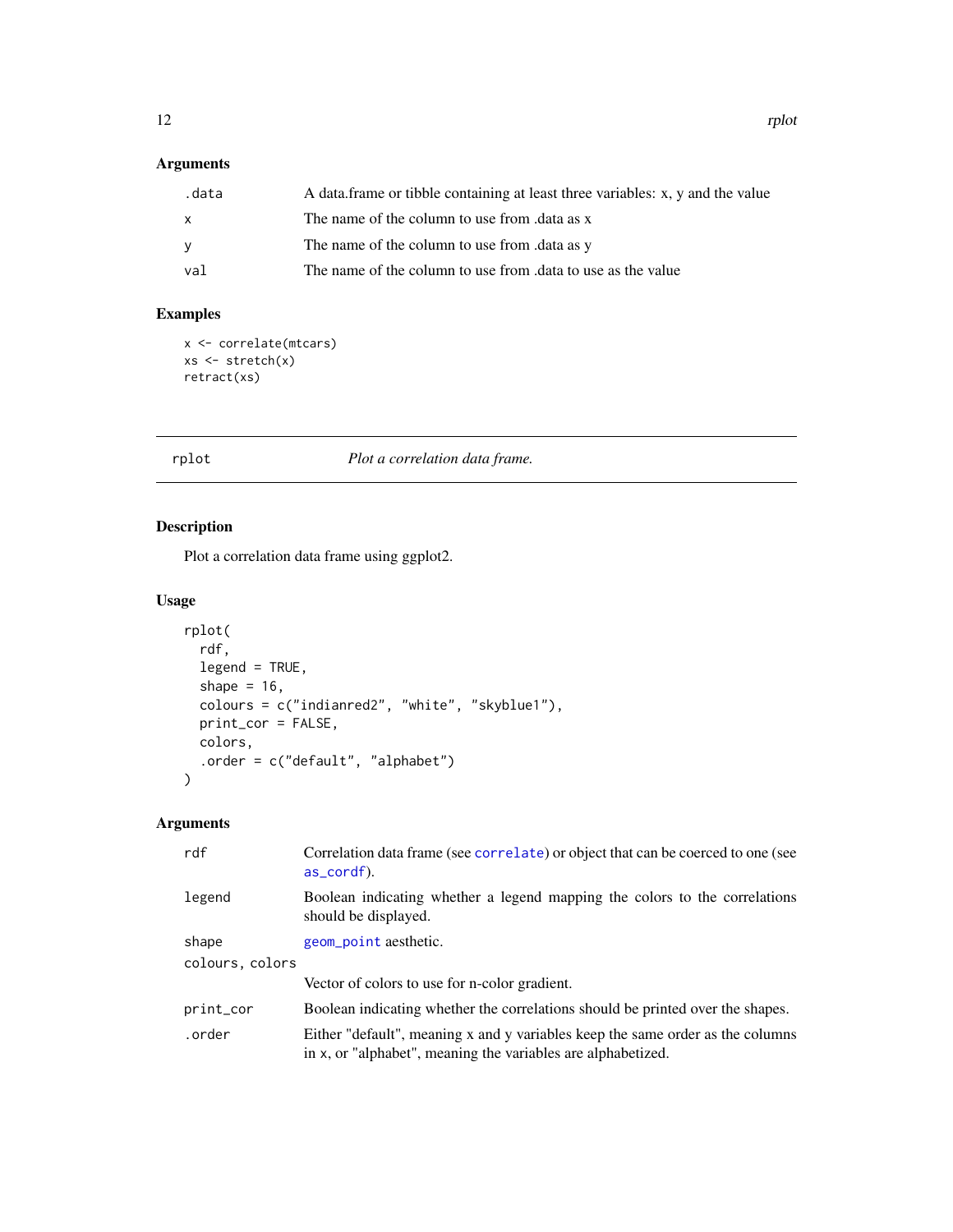#### <span id="page-12-0"></span>shave  $\frac{13}{2}$

#### Details

Each value in the correlation data frame is represented by one point/circle in the output plot. The size of each point corresponds to the absolute value of the correlation (via the size aesthetic). The color of each point corresponds to the signed value of the correlation (via the color aesthetic).

#### Value

Plots a correlation data frame

#### Examples

```
x <- correlate(mtcars)
rplot(x)
# Common use is following rearrange and shave
x <- rearrange(x, absolute = FALSE)
x \leftarrow shave(x)rplot(x)
rplot(x, print_cor = TRUE)
rplot(x, shape = 20, colors = c("red", "green"), legend = TRUE)
```
shave *Shave off upper/lower triangle.*

#### Description

Convert the upper or lower triangle of a correlation data frame (cor\_df) to missing values.

#### Usage

 $shape(x, upper = TRUE)$ 

#### Arguments

|       | cor df. See correlate.                                               |
|-------|----------------------------------------------------------------------|
| upper | Boolean. If TRUE, set upper triangle to NA; lower triangle if FALSE. |

#### Value

cor\_df. See [correlate](#page-3-1).

#### Examples

```
x <- correlate(mtcars)
shave(x) # Default; shave upper triangle
shave(x, upper = FALSE) # shave lower triangle
```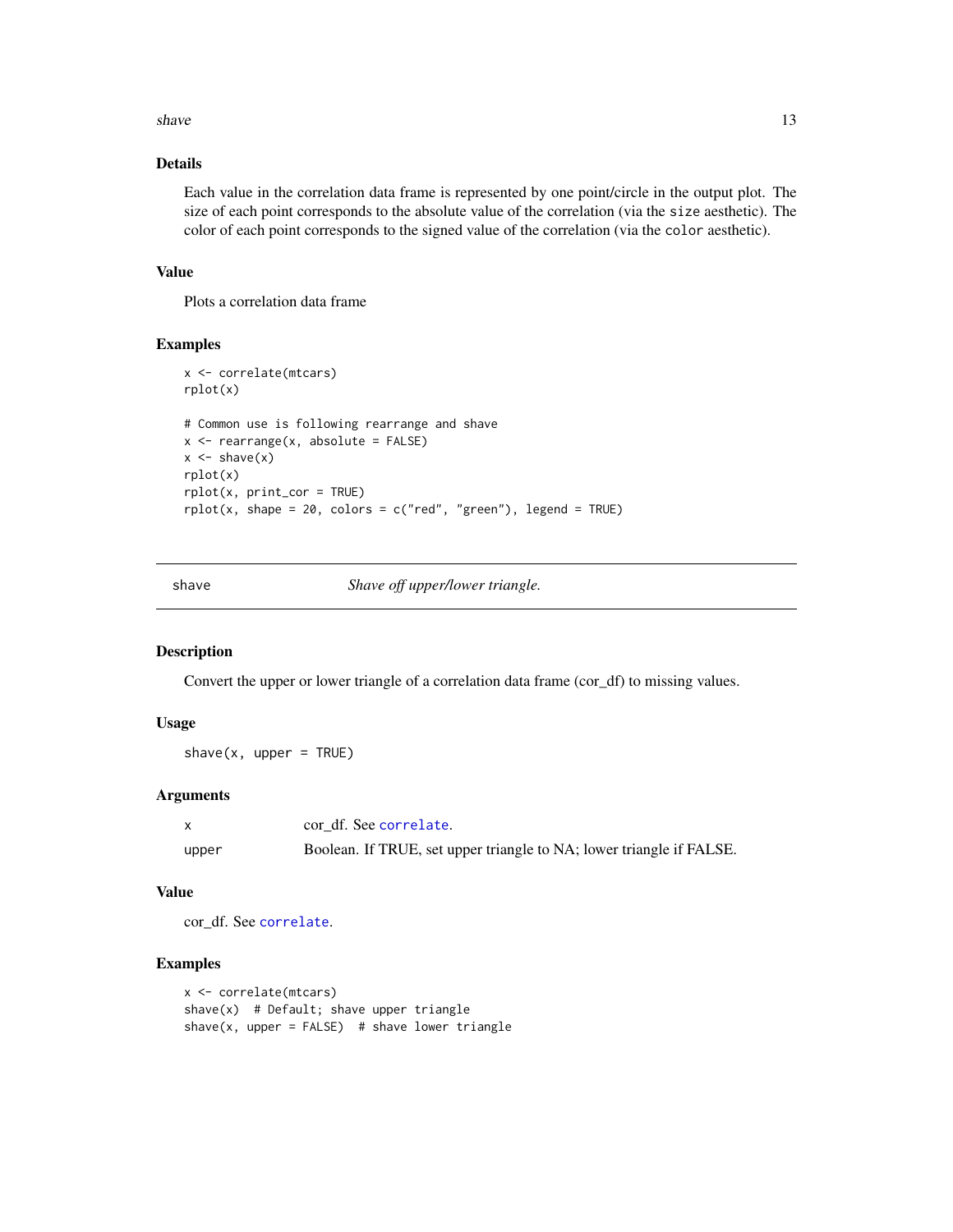#### Description

stretch is a specified implementation of tidyr::gather() to be applied to a correlation data frame. It will gather the columns into a long-format data frame. The term column is handled automatically.

#### Usage

stretch(x, na.rm = FALSE, remove.dups = FALSE)

#### Arguments

| X           | cor df. See correlate.                                                                                                                                    |
|-------------|-----------------------------------------------------------------------------------------------------------------------------------------------------------|
| na.rm       | Boolean. Whether rows with an NA correlation (originally the matrix diagonal)<br>should be dropped? Will automatically be set to TRUE if mirror is FALSE. |
| remove.dups | Removes duplicate entries, without removing all NAs                                                                                                       |

#### Value

tbl with three columns (x and y variables, and their correlation)

#### Examples

```
x <- correlate(mtcars)
stretch(x) # Convert all to long format
stretch(x, na.rm = FALSE) # omit NAs (diagonal in this case)
```
 $x \leq -$  shave(x) # use shave to set upper triangle to NA and then... stretch(x, na.rm = FALSE) # omit all NAs, therefore keeping each # correlation only once.